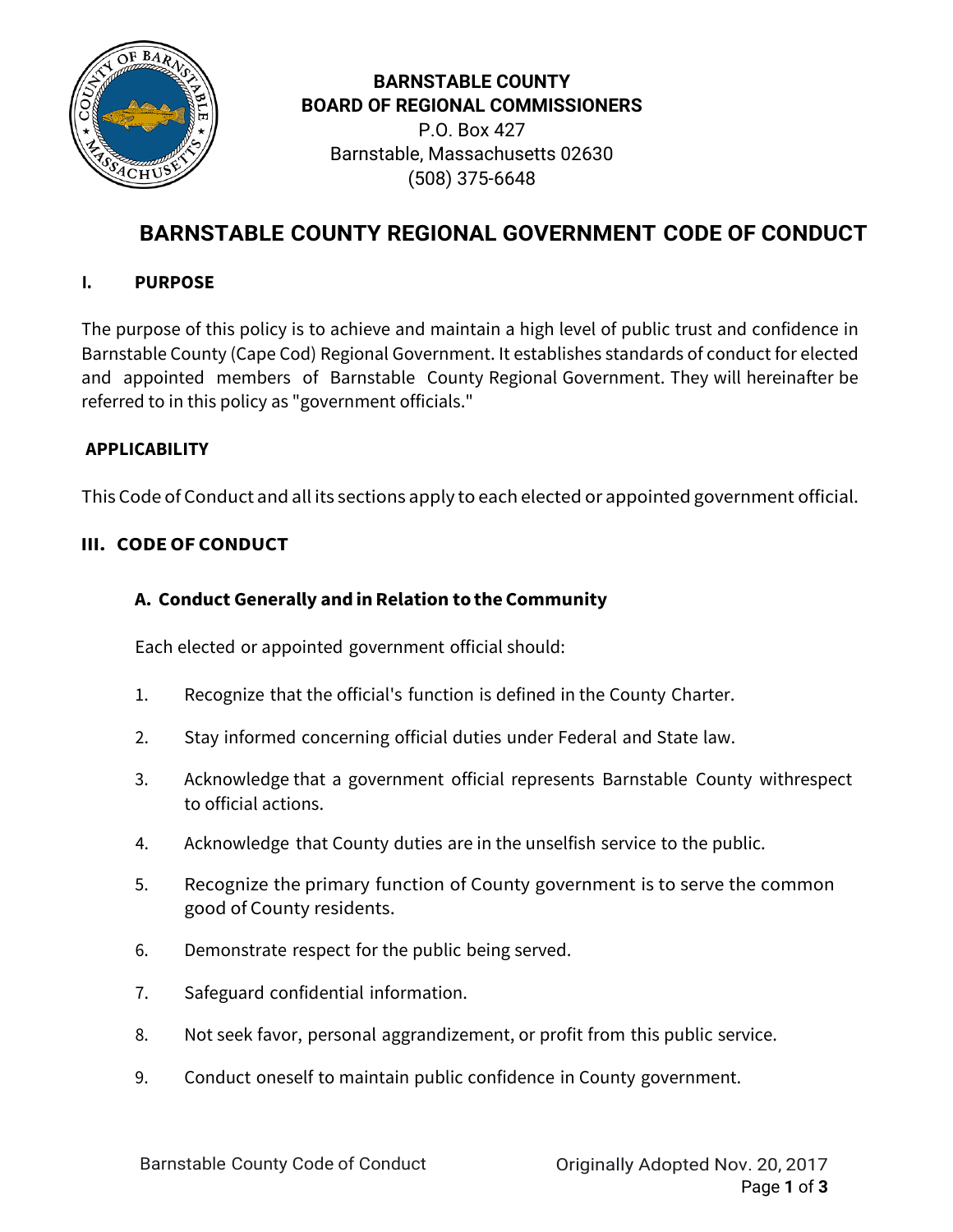- 10. Conduct official business in a manner that demonstrates he or she cannot be improperly influenced in the performance of official duties.
- 11. Conduct official business in a manner that promotes open and transparent government, and complies with state open meeting law, unless specifically exempted, e.g., executive session.
- 12. Include a disclaimer on social media posts stating any communication is done as an individual and does not represent Barnstable County or the County entity on which the official serves.
- 13. Avoid using social media to address any pending matter, any County employees,or any other Barnstable County government official.
- 14. Comply with Barnstable County's policies and procedures, including, but not limited to:
	- a. Barnstable County Sexual Harassment and Protected Classes Harassment Policy
	- b. Ethics Policy
	- c. Conduct of Employees Policy
	- d. Barnstable County Social Media Policy
- 15. Comply with all applicable laws, including, but not limited to:
	- a. Open Meeting Law
	- b. Procurement Law
	- c. Conflict of Interest Law (G.L. c.268A).

### **B. Conduct in Relation to Other Government Officials**

Each elected or appointed government official should:

- 1. Recognize the responsibility to attend all meetings to assure a quorum.
- 2. Promptly notify the chair/speaker if unable or unwilling to continue to serve.
- 3. Recognize that action at official meetings is binding and that one official alone cannot bind the Commissioners or Assembly outside ofthese meetings.
- 4. Not make statements or promises as to how an official will vote on pending quasijudicial matters until the issue is discussed, and an opportunity has been provided to evaluate the merits, at a public meeting.
- 5. Not disclose privileged information discussed in executive session.